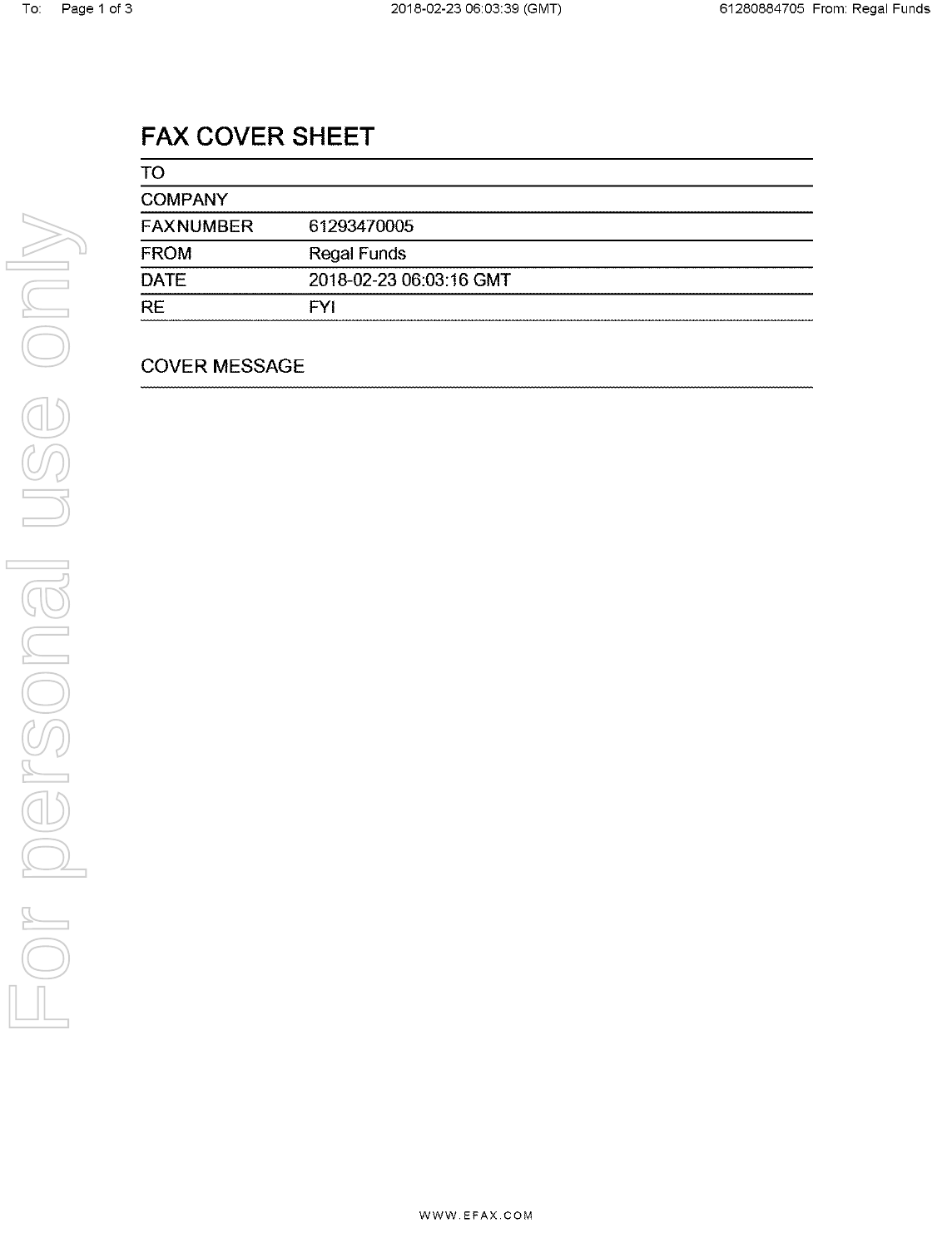604 page 1/2 15 July 2001

| <b>Form 604</b> |  |
|-----------------|--|
|-----------------|--|

Corporations Act 2001 Section 671B

## Notice of change of interests of substantial holder

| To Company Name/Scheme                                                                                                                                  | FYI RESOURCES LIMITED (FYI)                       |
|---------------------------------------------------------------------------------------------------------------------------------------------------------|---------------------------------------------------|
| <b>ACN/ARSN</b>                                                                                                                                         | 061 289 218                                       |
| 1. Details of substantial holder(1)<br>Name<br>ACN/ARSN (if applicable)                                                                                 | Regal Funds Management Pty Limited<br>107 576 821 |
| There was a change in the interests of the<br>substantial holder on<br>The previous notice was given to the company on<br>The previous notice was dated | 21/02/2018<br>11/01/2018<br>09/01/2018            |

#### 2. Previous and present voting power

The total number of votes attached to all the voting shares in the company or voting interests in the soheme that the substantial holder or an associate (2) had a relevant interest (3) in when last required, and when now required, to give a substantial holding notice to the company or scheme, are as follows:

| Class of securities (4) | Previous notice |                  | ويعيدون ومراجع والمراجي والمتوارث والمتواطئ الواطئ والمتعدار مواليا والمراجح والمتعارض والمتحدث والمتحولية والمتوارث والمراجح والمحارب والمتحدث<br>Fresent notice |                  |
|-------------------------|-----------------|------------------|-------------------------------------------------------------------------------------------------------------------------------------------------------------------|------------------|
|                         | Person's votes  | Voting power (5) | Person's votes                                                                                                                                                    | Voting power (5) |
| Ordinary                | 11,547,890      | 8.64%            | 16,717,944                                                                                                                                                        | $10.53\%$        |
|                         |                 |                  |                                                                                                                                                                   |                  |

#### 3. Changes in relevant interests

Particulars of each change in, or change in the nature of, a relevant interest of the substantial holder or an associate in voting securities of the company or scheme, since the substantial holder was last required to give a substantial holding notice to the company or scheme are as follows:

| Date of<br>change           | Person whose<br>relevant interest<br>changed | Nature of<br>chance $(6)$ | Consideratio<br>n given in<br>relation to<br>change (7 | Class and<br>number of<br>securities<br>affected | Person's votes<br>affected |
|-----------------------------|----------------------------------------------|---------------------------|--------------------------------------------------------|--------------------------------------------------|----------------------------|
| 14/02/2018 to<br>21/02/2018 | Regal Funds<br>Management                    | BUY                       | $-50.084$<br>SO 07<br>Share                            | 5.170,054<br>ORDINARY                            | 5,170,054<br>.             |

#### 4. Present relevant interests

Particulars of each relevant interest of the substantial holder in voting securities after the change are as follows:

| Holder of relevant<br>interest            | Registered holder<br>of securities      | Person entitled to be<br>registered as holder (8) | Nature of<br>relevant interest<br>(6) | Class and<br>number of<br>securities | Person's votes |
|-------------------------------------------|-----------------------------------------|---------------------------------------------------|---------------------------------------|--------------------------------------|----------------|
| MERRILL LYNCH<br>INTERNATIONAL<br>LIMYTED | MERRILL LYNCH (AUS)<br>NOMINEES PTY LTD | MERRILL LYNCH<br>INTERNATIONAL LIMITED            | HOLDER OF SHARES                      | \ 16,717,944  <br>Ordinary           | 16, 717, 944   |